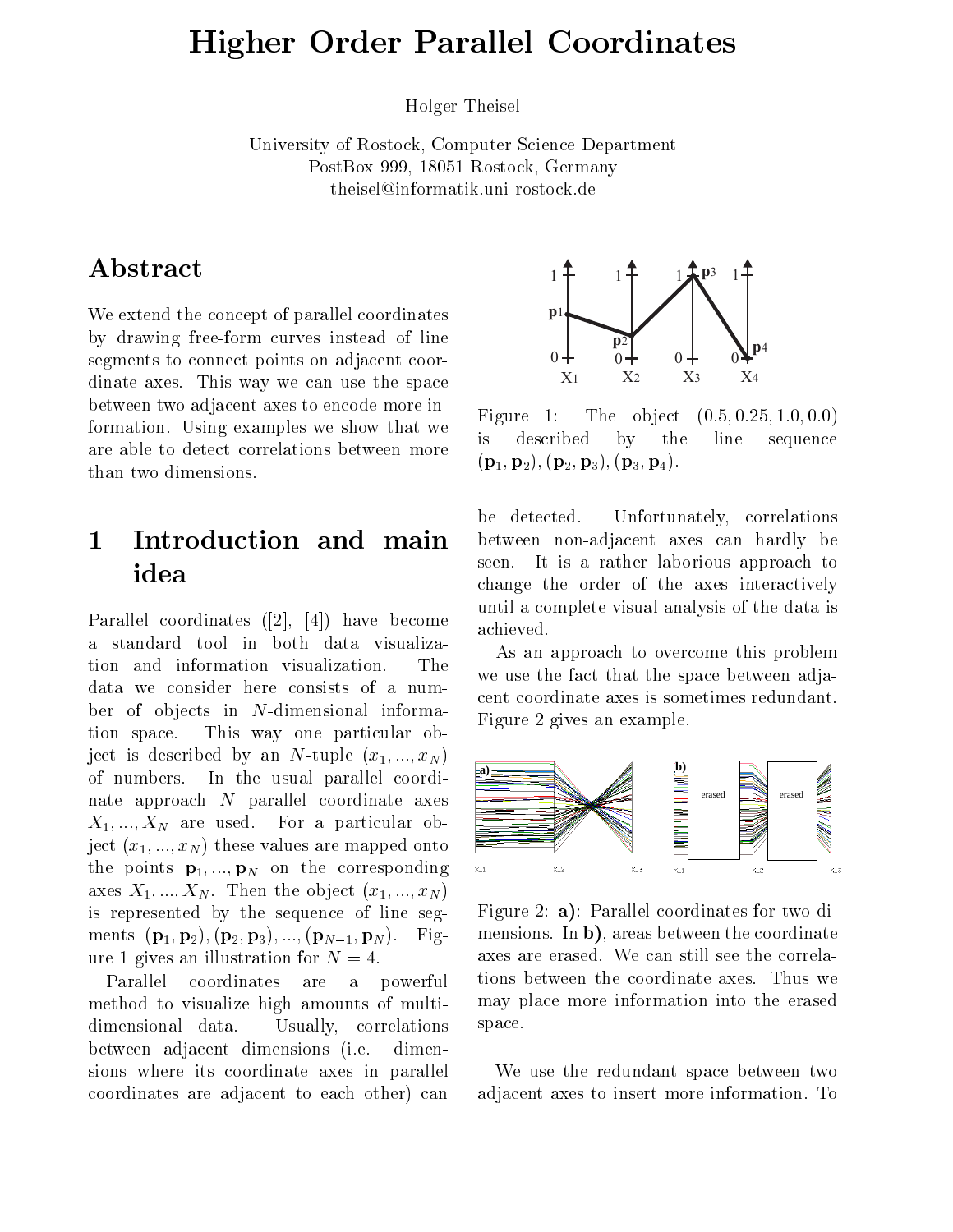do so, we replace the line segments between adjacent axes with free-form curves. Curves have the advantage that the human eye reacts rather sensitively to small changes in their shapes. Thus they are promising candidates to encode more information in a small area. The line segments used in the normal parallel coordinate approach can be interpreted as curves of order one. This gives reason to name the approach of replacing the line segments with curves "higher order parallel coordinates".

To define the curves, we place a number of additional coordinate axes from  $\{X_1, ..., X_N\}$ between the adjacent axes  $X_k, X_{k+1}$ . Then we use the points  $\mathbf{p}_k, \mathbf{p}_{k+1}$  and the corresponding points on the newly inserted additional axes as control points of the curve. The shape of the curve is controlled by a weight  $w$  which determines the influence of the inner control points. Figure 3 shows an example.



Figure 3: **a**) usual parallel coordinates: one three-dimensional object is visualized by the line segments  $(p_1, p_2), (p_2, p_3)$ . b) higher order parallel coordinates: the axis  $X_3$  is additionally inserted between  $X_1$  and  $X_2$ ;  $\mathbf{q}_1$ has the same height as  $p_3$ . Then the points  ${\bf p}_1, {\bf q}_1, {\bf p}_2$  define the curve which replaces the line segment  $\mathbf{p}_1, \mathbf{p}_2$  of the usual approach. A weight w controls the influence of  $q_1$ .

#### 2 The curve scheme

Considering figure 3 again, we want to specify the impact of the weight parameter  $w$  which controls the in
uence of the additional control point  $\mathbf{q}_1$ . As a first condition, for  $w = 0$  we want the curve to be degenerate into the line segment  $(p_1, p_2)$ . This makes sure that the usual parallel coordinates are a special case of higher order parallel coordinates. As a second condition we demand that if  $w$  is increasing to a maximal amount, the curve is going to converge to the line segments  $(\mathbf{p}_1, \mathbf{q}_1), (\mathbf{q}_1, \mathbf{p}_2)$ . In this case the influence of  $q_1$  to the curve shape is maximal.

At first glance the usage of rational Bezieror B-spline curves seems to be a promising candidate for higher order parallel coordinates. Unfortunately, rational curve concepts fail the second condition  $(w)$  becomes maximal) if we have more than two additional axes between two adjacent axes in the usual parallel coordinate approach. So the curve scheme we use here has to be more involved than a simple rational curve approach.

In the following we call the axes of the usual parallel coordinates approach main axes; the axes placed between the main axes are called additional axes. Given are two adjacent main axes  $X_k$ ,  $X_{k+1}$  with the data points  $\mathbf{p}_k$ ,  $\mathbf{p}_{k+1}$ for a particular object. Between  $X_k$  and  $X_{k+1}$  we place *n* additional axes  $Y_1, ..., Y_n$ with  ${Y_1, ..., Y_n} \subseteq {X_1, ..., X_N}$ . They give the data points  $\mathbf{q}_1, ..., \mathbf{q}_n$  for a particular object. Then we define a curve out of  $\mathbf{p}_k, \mathbf{q}_1, ..., \mathbf{q}_n, \mathbf{p}_{k+1}$  in the following way: we use a piecewise cubic B-spline approach with the de Boor points  $\mathbf{d}_0, ..., \mathbf{d}_{2n+3}$  over the knot sequence  $t_0, ..., t_{2n+7}$  (see [1]):

$$
t_0 = \dots = t_3 = 0
$$
  
\n
$$
t_{2i+2} = i - \frac{1}{4} \text{ for } i = 1, ..., n
$$
  
\n
$$
t_{2i+3} = i + \frac{1}{4} \text{ for } i = 1, ..., n
$$
  
\n
$$
t_{2n+4} = \dots = t_{2n+7} = n+1.
$$

The de Boor point  $\mathbf{d}_i$  is computed as a linear combination of certain auxiliary points  $\mathbf{a}_i, \mathbf{b}_i, \mathbf{c}_i$  for  $i = 0, ..., 2n + 3$  which are defined as:

$$
\mathbf{a}_{i} = \frac{2n+3-i}{2n+3} \mathbf{p}_{k} + \frac{i}{2n+3} \mathbf{p}_{k+1}
$$
  
for  $i = 0, ..., 2n+3$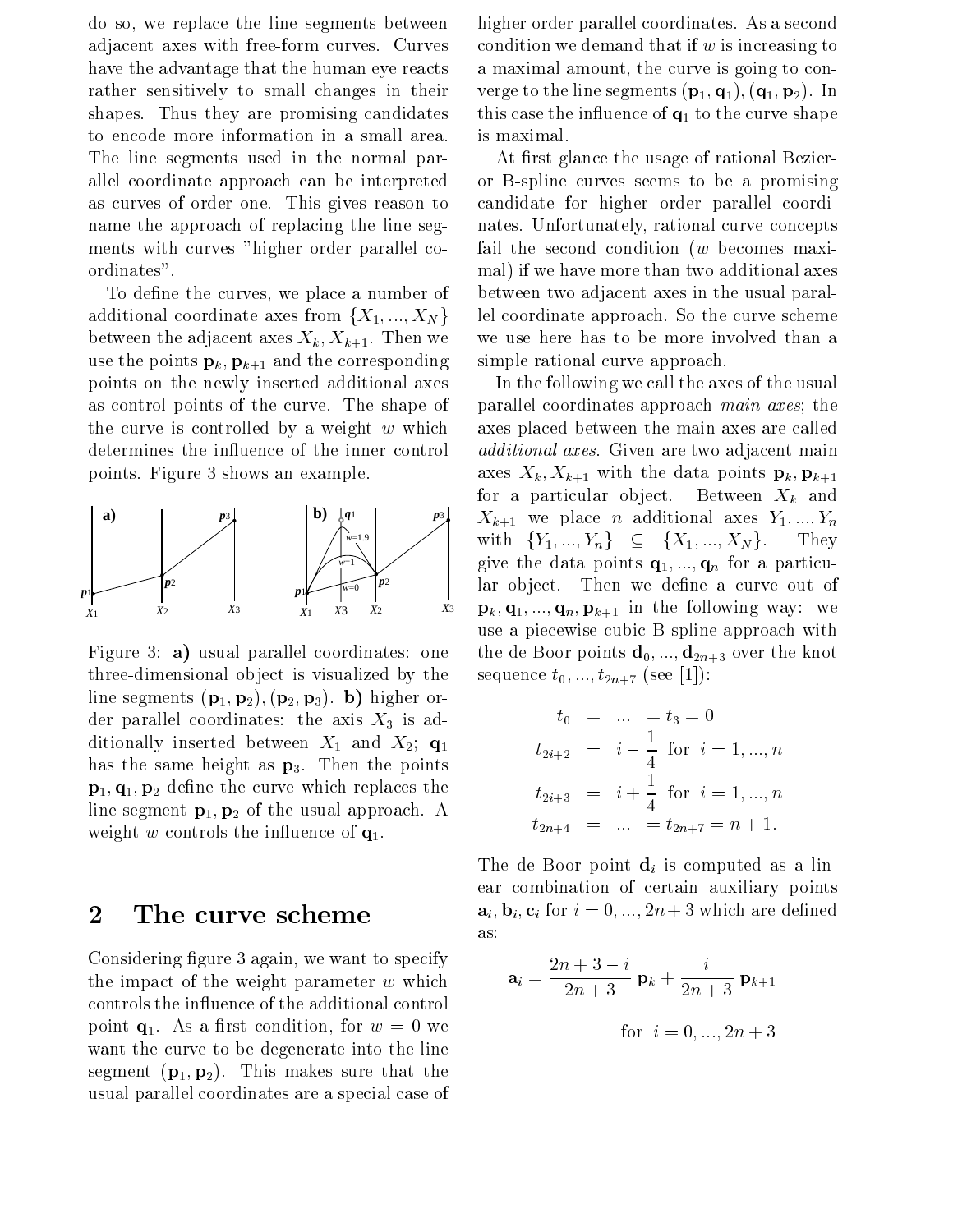$$
b_{0} = p_{k} , b_{1} = \frac{3}{4}p_{k} + \frac{1}{4}q_{1} \qquad w = (2n - 1)q_{1}q_{2} + \frac{3}{4}q_{1} \qquad w = 0
$$
  
\n
$$
b_{2} = \frac{1}{4}p_{k} + \frac{3}{4}q_{1} \qquad \text{concep}
$$
  
\n
$$
b_{2i+1} = \frac{3}{4}q_{i} + \frac{1}{4}q_{i+1} \text{ for } i = 1, ..., n - 1 \qquad \text{out to}
$$
  
\n
$$
b_{2i+2} = \frac{1}{4}q_{i} + \frac{3}{4}q_{i+1} \text{ for } i = 1, ..., n - 1 \qquad \text{Figure}
$$
  
\n
$$
b_{2n+1} = \frac{3}{4}q_{n} + \frac{1}{4}p_{k+1}
$$
  
\n
$$
b_{2n+2} = \frac{1}{4}q_{n} + \frac{3}{4}p_{k+1}
$$
  
\n
$$
b_{2n+3} = p_{k+1}
$$
  
\n
$$
c_{0} = p_{k} , c_{1} = p_{k}
$$
  
\n
$$
c_{2i} = q_{i} , c_{2i+1} = q_{i} \text{ for } i = 1, ..., n
$$

Then the de Boor points are defined as

 ${\bf c}_{2n+2}$  =  ${\bf p}_{k+1}$ ,  ${\bf c}_{2n+3} = {\bf p}_{k+1}$ 

$$
\mathbf{d}_i = \begin{cases} (1-w)\mathbf{a}_i + w\mathbf{b}_i & \text{for} \quad 0 \le w < 1 \\ (2-w)\mathbf{b}_i + (w-1)\mathbf{c}_i & \text{for} \quad 1 \le w \le 2 \end{cases} \quad \text{parallel } c
$$

Figure 4 illustrates for  $n=2$ .



Figure 4: Two additional axes  $Y_1, Y_2$  are placed between the main axes  $X_k$  and  $X_{k+1}$ . It is shown how the auxiliary points  $\mathbf{a}_i, \mathbf{b}_i, \mathbf{c}_i$  (i =  $(0, ..., 7)$  are derived from  $\mathbf{p}_k, \mathbf{q}_1, \mathbf{q}_2, \mathbf{p}_{k+1}$ . The resulting de Boor points  $\mathbf{d}_i$  are linear combinations of  $\mathbf{a}_i$ ,  $\mathbf{b}_i$ ,  $\mathbf{c}_i$  using the weight parameter

 $w$ .<br>The weight parameter  $w$  which ranges between 0 and 2 was introduced to control the influence of the additional axes  $Y_1, ..., Y_n$ (and the corresponding additional points

 $\frac{1}{4}$ **q**<sub>i+1</sub> for  $i = 1, ..., n - 1$  configuration where two additional axes are  $(\mathbf{q}_1, ..., \mathbf{q}_n)$  on the curve. The parameter w can be moved interactively by the user. For  $w = 0$  the curve degenerates into the line segment  $(\mathbf{p}_k, \mathbf{p}_{k+1})$ . This means that the concept of normal parallel coordinates is still a special case of higher order parallel coordinates. For  $w = 2$ , the curve turns out to be the sequence of line segments  $({\bf p}_k, {\bf q}_1), ({\bf q}_1, {\bf q}_2), ..., ({\bf q}_{n-1}, {\bf q}_n), ({\bf q}_n, {\bf p}_{k+1}).$ Figure 5 illustrates the influence of  $w$  for a inserted between two adjacent main axes.



Figure 5: Two additional coordinate axes between two adjacent main axes. Higher order parallel coordinates for different choices of  $w$ .

# 3 Detecting correlations between more than two dimensions

Given a set of objects in N-dimensional information space, the usual parallel coordinate approach is useful for detecting correlations between two dimensions if the corresponding coordinate axes are located adjacent to each other. In real data, correlations between more than two dimensions are possible. Suppose there are correlations between the pairs of dimensions  $(d_1, d_2), (d_2, d_3), (d_3, d_1)$ . Then a relevant correlation between all three dimensions  $(d_1, d_2, d_3)$  may exist or not. (See [3] for a discussion of correlations between more than two dimensions.)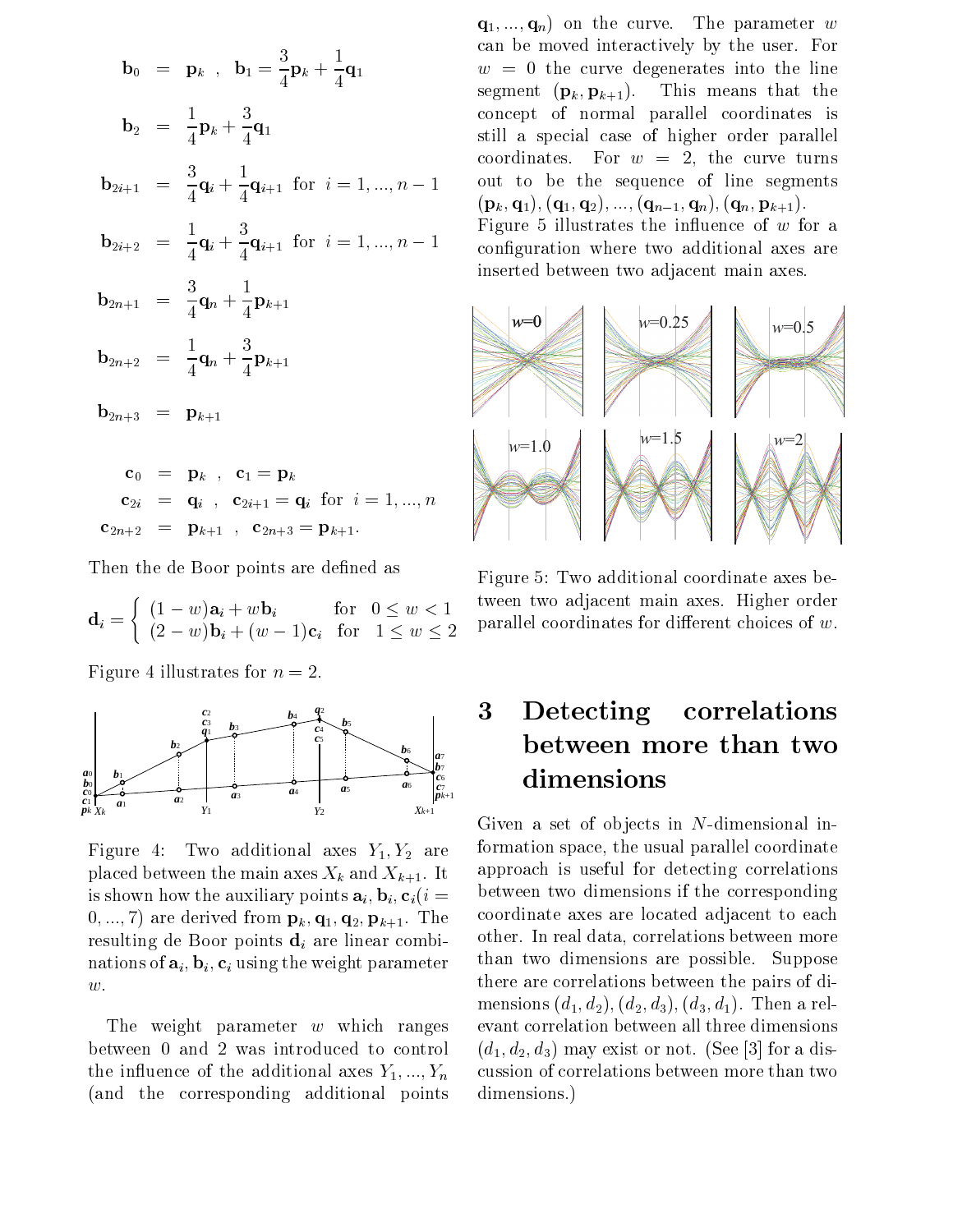To test the ability of higher order parallel coordinates to deal with correlations between more than two dimensions we explore a number of 4-dimensional test data sets. They are visualized by placing two additional axes  $Y_1, Y_2$  between the main axes  $X_k, X_{k+1}$ .



Figure 6: Two additional axes  $Y_1, Y_2$  are placed between the main axes  $X_k, X_{k+1}$ . a)c): correlation between all 4 dimensions. d): no correlation between all 4 dimensions.  $Y_2$ was chosen independently of the other dimensions.

The test data set shown in figure 6a consists of equally distributed random values on the main axis  $X_k$ . The values for the dimensions  $Y_1, Y_2$  are approximately the same as the values for  $X_1$  (except for slight perturbations). The value of  $X_{k+1}$  is approximately the inverse value of  $X_k$  (except for a slight perturbations). Thus here is a relevant correlation between the four dimensions. The visualization shows similar and regular patterns.

Figure 6b shows another quadruple of dimensions with relevant correlations between each other. Here  $X_k$  and  $Y_1$  have essentially the same values while  $Y_2$  and  $X_{k+1}$  have essentially inverse values. Again, similar and regular patterns can be recognized.

Figure 6c shows the correlations between the four dimensions in such a way that  $X_k$ and  $Y_2$  have essentially the same values while  $Y_1$  and  $X_{k+1}$  have essentially inverse values. Again the visualization looks regular.

In figure 6d  $Y_1$  was chosen independently of the other dimensions. Although there are still correlation between the three dimensions  $X_k, Y_2, X_{k+1}$ , the visualization looks "wild". No similar behavior of the curves can be detected.

Figure 6 gives reason for the following statement: higher order parallel coordinates seem to provide a way of detecting and visualizing correlations between the dimensions  $X_1, ..., X_m$ . We choose two of these axes as main axes and place the remaining axes as additional axes between them. The set of all curves between the main axes gives an impression of the correlations between  $X_1, ..., X_m$ . If the curves show a similar behavior, correlations between  $X_1, ..., X_m$  can be inferred. If the curves behave independently of each other, no symmetric pattern can be recognized in the curve plot. Then no relevant correlation is found.

Another example of constructed test data sets is shown in figures 7 and 8. Both test data set 1 (shown in figure 7) and test data set 2 (shown in figure 8) consist of 70 objects in an 8-dimensional information space. No differences are visible in the visualization using usual parallel coordinates (figures 7a and 8a). We can see correlations between adjacent dimensions: objects with a high value in the axis  $X_i$  have to a high probability a high value in  $X_{i+1}$  as well. We cannot see whether of not there are correlations between more than two dimensions.

Figures 7b and 8b use higher order parallel coordinates for the test data sets 1 and 2. Between each two main axes two additional axes are inserted. In figure 7b the curves between the main axes do not show a similar behavior. Thus no correlations between quadruples of dimensions are found in test data set 1. In figure 8b the curves between the main axes show a similar behavior; we found quadruples of dimensions with correlations to each other. Here it makes sense to ask for correlations between all 8 dimensions.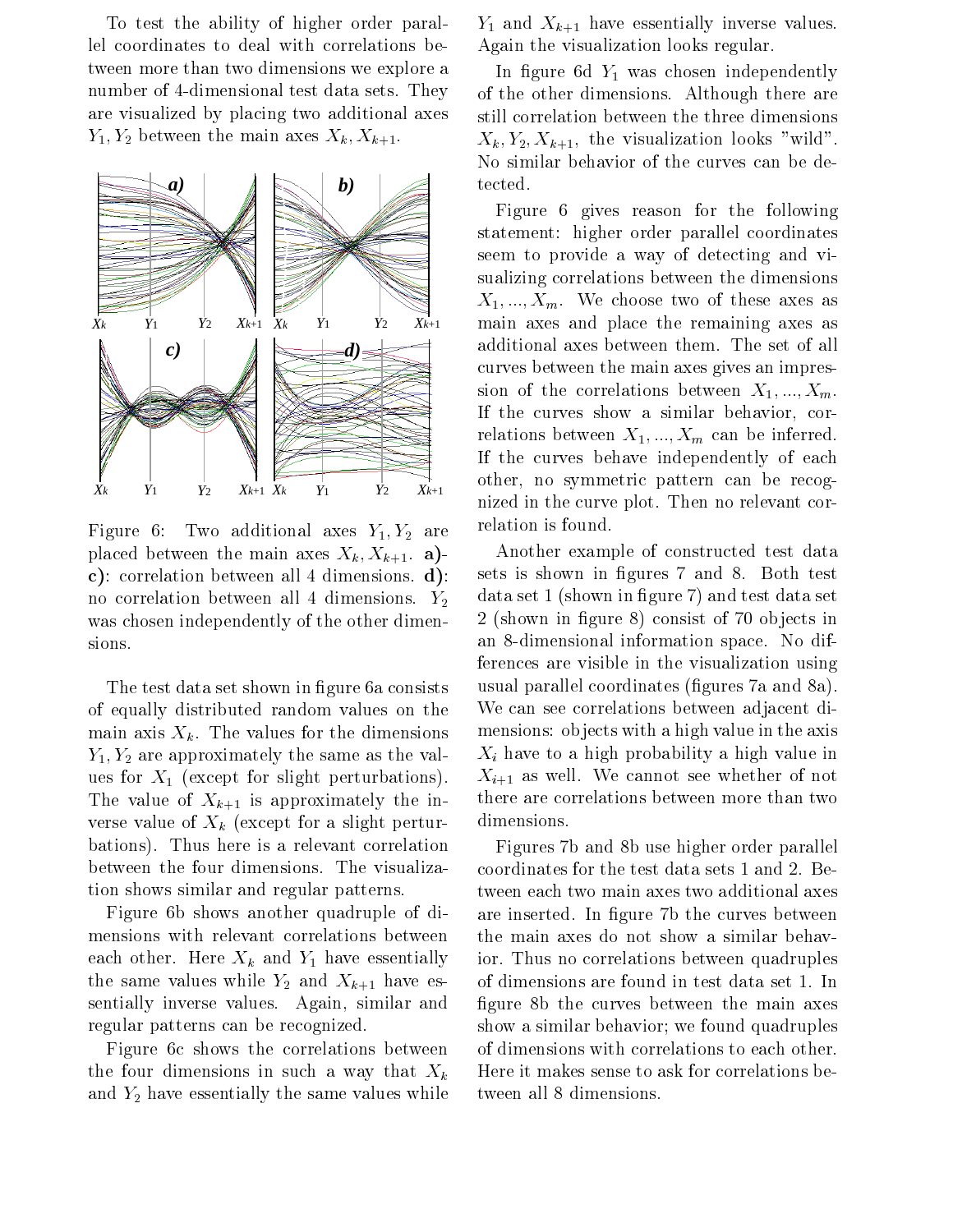

Figure 7: Test data set  $1 : a$  normal parallel coordinates; b) higher order parallel coordinates, between each two main axes, two additional axes are inserted ; c) higher order parallel coordinates; two main axes  $X_1, X_2, 6$ additional axes between them.

Figures 7c and 8c show another application of higher order parallel coordinates for the test data sets 1 and 2. Here we have two main axes  $X_1, X_2$ , and 6 additional axes between them. Figure 7c shows no correlations between them in data set 1. This is no new information after analyzing figure 7b; it is only for comparison with figure 8c. In figure 8c the curves show a similar behavior. Thus there are correlations between all 8 dimensions. All visualizations for higher order parallel coordinates in figures 7 and 8 were computed using the weight  $w =$ 

## 4 Application scenario

Given an N-dimensional data set we start out with the usual parallel coordinate approach. Here the order of the axes is subject to interactive change. If correlations between adjacent axes  $X_k, X_{k+1}$  are detected, additional axes can be inserted between  $X_k$  and  $X_{k+1}$  in order to explore whether or not there are correlations between more than two axes (includ-



Figure 8: Test data set  $2$ ; a) normal parallel coordinates; b) higher order parallel coordinates, between each two main axes, two additional axes are inserted ; c) higher order parallel coordinates; two main axes  $X_1, X_2, 6$ additional axes between them.

ing  $X_k$  and  $X_{k+1}$ ). To do so, the weight parameter is interactively moved between 0 and 2. Figure 9 shows an example for a data set which contains information about 38 automobiles including miles per gallon, weight, drive ratio, horsepower, displacement and number of cylinders.  $<sup>1</sup>$ </sup>

Figure 9a shows the visualization using usual parallel coordinates. We can detect correlations between the following pairs of dimensions: (MPG, Weight), (Horsepower, Displacement), (Displacement, Cylinders). No relevant correlations are between (Weight, Driveratio), (Driveratio, Horsepower). Figure 9b shows the visualization using higher order parallel coordinates with one additional axis between each pair of adjacent main axes. Correlations between triples of dimensions can be detected for (Horsepower, Weight, Displacement), (Displacement, Horsepower, Cylinders). No relevant correlation are in the

<sup>1</sup>available at

http://lib.stat.cmu.edu/DASL

<sup>/</sup>Stories/ClusteringCars.html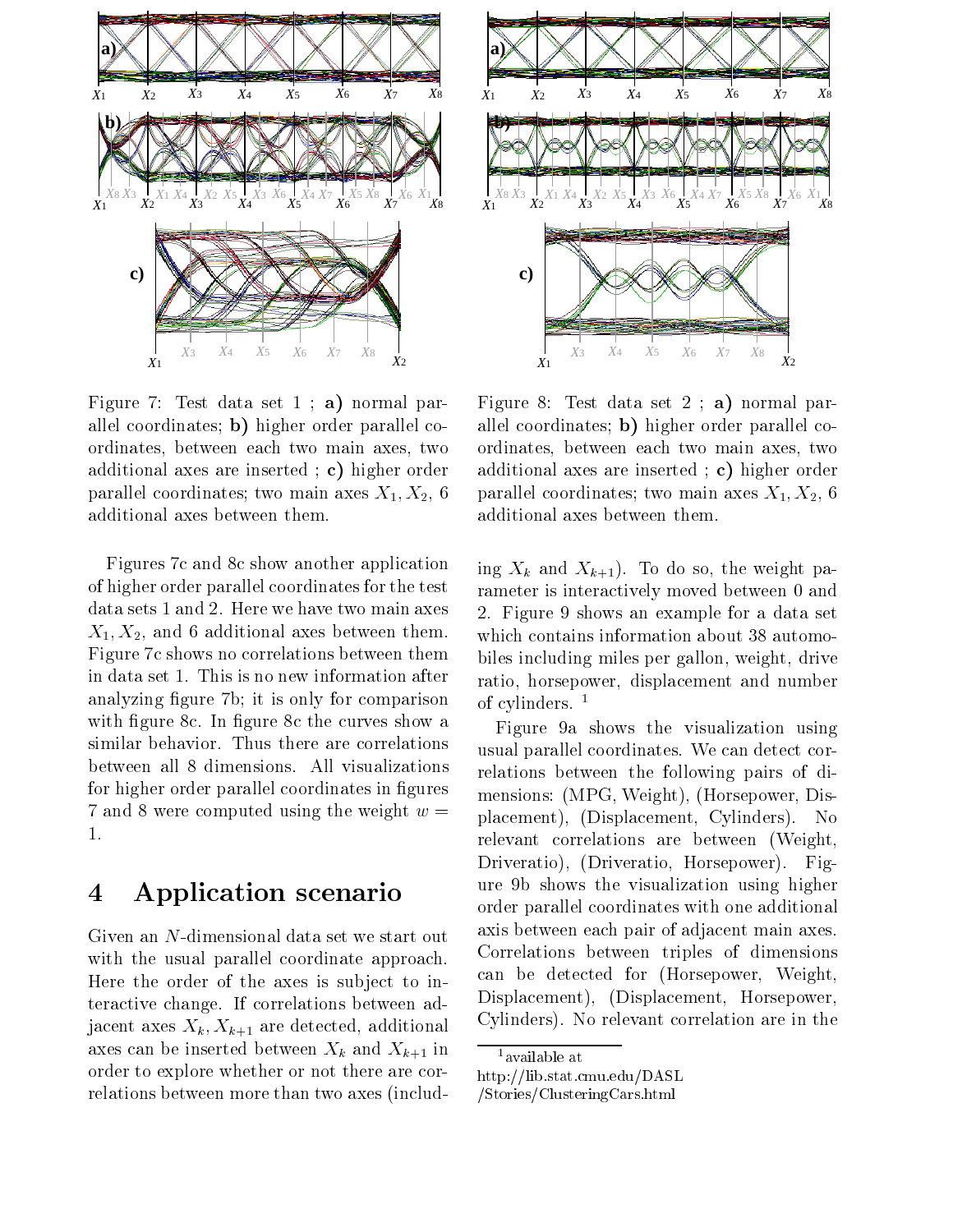triplets (MPG, Driveratio, Weight), (Weight, Horsepower, Driveratio), (Driveratio, Cylinders, Horsepower). The curves for these triples do not show similar patterns.

As with the usual parallel coordinate approach, using higher order parallel coordinates is an interactive process. The user has to find appropriate sequences of main axes as well as the additional axes between them. To explore the behavior of the curve the user can move the weight parameter interactively.

## 5 Future research

The research reported in this paper is still in progress. Especially the question of what kind of correlations between more than two dimensions can be visualized by using higher order parallel coordinates is still under research. Also the question of finding an appropriate start sequence of main and additional axes is open. Nevertheless we found the results up to now sufficiently promising to continue research in this area.

Acknowledgements: The author would like to thank Prof. Heidrun Schumann from Rostock University for her constant encouragement and support of the research presented in this paper. Thanks also to Martin Köller for developing a testbed for higher order parallel coordinates.

## References

- [1] Gerald Farin. Curves and Surfaces for Computer Aided Geometric Design. Fourth edition. Akademic Press, 1997.
- [2] A. Inselberg, B. Dimsdale. Parallel Coordinates: A Tool for Visualizing multi-dimensional Geometry. Proceedings IEEE Visualization 90, pp. 361-375, Los Alamitos, 1990.
- [3] Holger Theisel. Analyse und Visualisierungshilfe für mehrdimensionale wissenschaftliche Daten. Informatik

Forschung und Entwicklung 10(2), pp. 91-98. Springer, 1995 (in German).

[4] R. Wegenkittl, H. Löffelmann, E. Gröller. Visualizing the Behavior of Higher Dimensional Dynamical Systems. Proceedings IEEE Visualization 97, pp. 119-125, Los Alamitos, 1997.